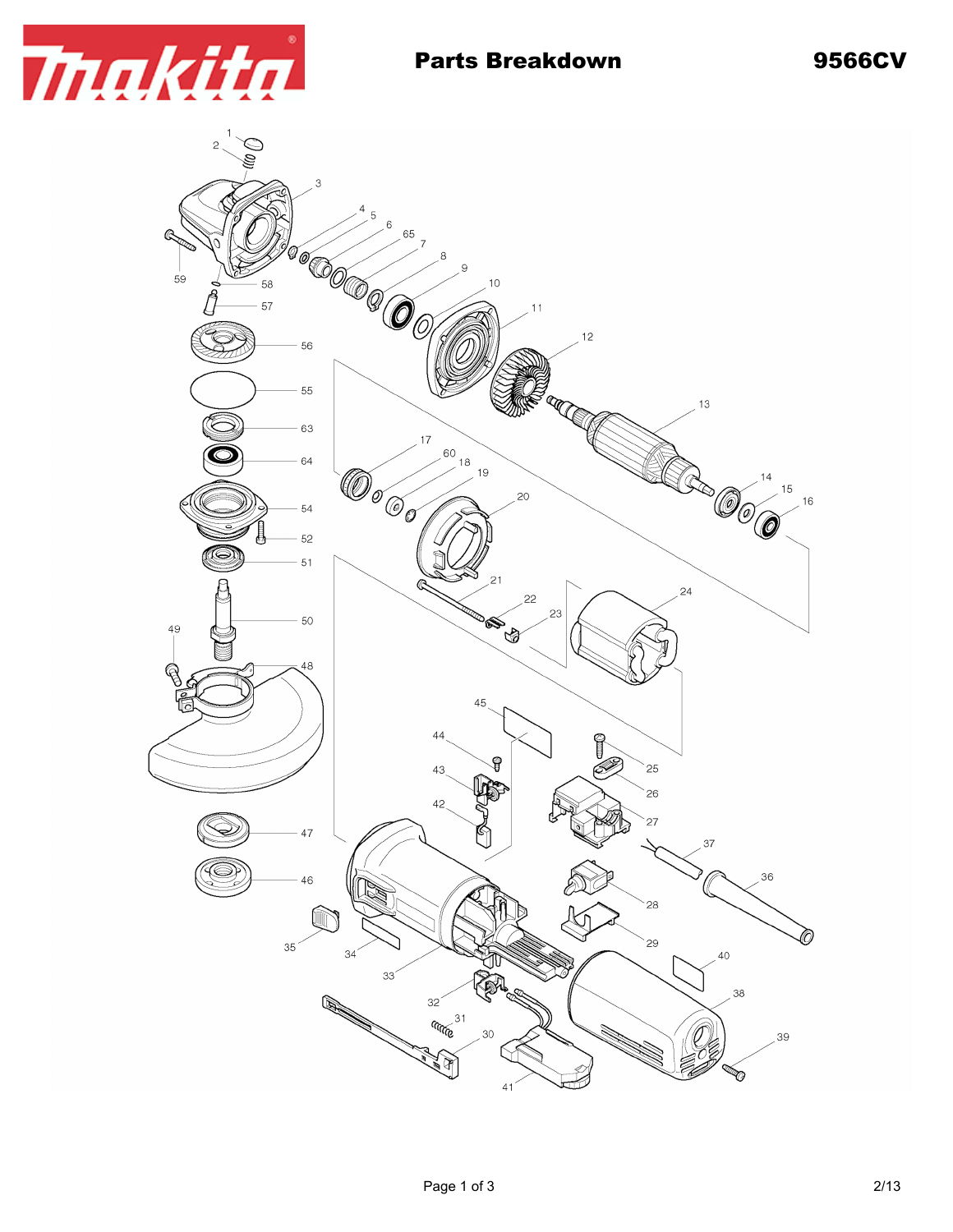

## Parts Breakdown 9566CV

*Products with multiple versions are listed in subsiding order with the newest version on top not indented*

| Fig #          | Part ID              | Part Name                                                  | Quantity                |
|----------------|----------------------|------------------------------------------------------------|-------------------------|
| 1              | 418067-8             | PIN CAP, PW5001C                                           | 1                       |
|                | 417236-8             | <b>PIN CAP, 9566CV</b>                                     |                         |
| 2              | 233072-2             | COMPRESSION SPRING 8, 9564CV                               | 1                       |
| 3              | 153488-4             | GEAR HOUSING CPLT., PW5001C                                | $\mathbf{1}$            |
|                | 153718-3             | GEAR HOUSING CPL., PW5001C                                 |                         |
|                | 153381-2             | GEAR HOUSING COMPLETE, 9560CV                              |                         |
| 4              | 961002-0             | RETAINING RING S-6, 9566CV                                 | 1                       |
| 5              | 253077-6             | F. WASHER 6, 2040                                          | $\mathbf 1$             |
| 6              | 227429-7             | SPIRAL BEVEL GEAR 9, 9566CV                                | $\mathbf{1}$            |
| $\overline{7}$ | 233901-9             | LOCK SPRING 12, GD0800C                                    | $\mathbf 1$             |
| 8              | 961052-5             | RETAINING RING S-12, LS1016L                               | $\mathbf{1}$            |
| 9              | 211142-7             | BALL BEARING 6001LLB, 9565CV                               | $\mathbf{1}$            |
| 10             | 253084-9             | F. WASHER 12, 5014NB                                       | 1                       |
| 11             | 317359-1             | GEAR HOUSING COVER, 9564CV                                 | $\mathbf 1$             |
| 12             | 240033-5             | FAN 57, BO6040                                             | $\mathbf{1}$            |
| 13             | 518159-4             | ARMATURE ASS'Y, 9566CV                                     | $\mathbf{1}$            |
|                | 515331-9             | ARMATURE ASS'Y 115V, 9566CV                                |                         |
|                | 515206-2             | ARMATURE ASS'Y 115V, 9566CV                                |                         |
| 14             | 681656-4             | INSULATION WASHER, GD0800C                                 | $\mathbf 1$             |
| 15             | 253823-7             | F. WASHER 7, LS1011                                        | $\mathbf{1}$            |
| 16             | 210027-4             | BALL BEARING 627DDW, BO6040                                | $\mathbf 1$             |
| 17             |                      |                                                            | $\mathbf{1}$            |
|                | 421738-8             | LABYRINTH RUBBER RING 22, BO6040<br>MAGNET SLEEVE, GD0800C | $\mathbf{1}$            |
| 18<br>19       | 688117-5             |                                                            | $\mathbf{1}$            |
|                | 259039-2             | SELF LOCK 6, RT0700C<br>BAFFLE PLATE, GD0800C              | $\mathbf 1$             |
| 20<br>21       | 413076-2             |                                                            | $\overline{\mathbf{c}}$ |
| 22             | 266258-3             | TAPPING SCREW 4X70, 9563CV                                 | $\overline{\mathbf{c}}$ |
|                | 344871-8<br>417237-6 | RETAINER, GD0800C                                          | $\overline{\mathbf{c}}$ |
| 23<br>24       | 626501-6             | <b>INSULATION COVER, 9564CV</b><br>FIELD 115V, 9564CV      | $\mathbf 1$             |
| 25             | 265995-6             |                                                            | $\overline{2}$          |
| 26             | 687063-9             | TAPPING SCREW 4X18, BO4556K<br>STRAIN RELIEF, 4323K        | $\mathbf{1}$            |
| 27             | 632999-7             | SWITCH BLOCK, GD0800C                                      | 1                       |
| 28             | 651418-4             | SWITCH, 9564CV                                             | $\mathbf 1$             |
| 29             | 687113-0             | COVER, GD0800C                                             | $\mathbf 1$             |
| 30             | 417186-7             | SWITCH LEVER, 9563CV                                       | $\mathbf{1}$            |
| 31             | 233071-4             | COMPRESSION SPRING 4, JN1601                               | $\mathbf{1}$            |
| 32             | 643760-7             | BRUSH HOLDER, 9557NB                                       | $\mathbf{1}$            |
| 33             | 153775-1             | MOTOR HOUSING CPL., 9564CV                                 | 1                       |
|                | 153828-6             | MOTOR HOUSING CPL.,9566CV                                  |                         |
|                | 153774-3             | MOTOR HOUSING CPL,9564CV                                   |                         |
|                | 153558-9             | MOTOR HOUSING CPL.,9566CV                                  |                         |
|                | 153294-7             | MOTOR HOUSING CPL.                                         |                         |
| 35             | 417813-6             | SWITCH KNOB, BO6040                                        | 1                       |
| 36             | 682566-8             | CORD GUARD 10, 9564CV                                      | $\mathbf{1}$            |
| 37             | 664265-4             | CORD (2X16X8;SJ), 5007NBA                                  | $\mathbf{1}$            |
| 38             | 158315-0             | REAR COVER, 9566CV                                         | $\mathbf{1}$            |
|                | 158193-8             | REAR COVER, 9566CV                                         |                         |
|                | 417185-9             | REAR COVER, BO6040                                         |                         |
| 39             | 265995-6             | TAPPING SCREW 4X18, BO4556K                                | 1                       |
| 40             | 816807-2             | INDICATION LABEL, 9566CV                                   | $\mathbf{1}$            |
|                | 816808-0             | INDICATION LABEL, 9566CV                                   |                         |
| 41             | 631493-6             | CONTROLLER, 9566CV                                         | 1                       |
| 42             | CB336                | CARBON BRUSH SET, 195396-3                                 | $\mathbf{1}$            |
|                | CB318                | CARBON BRUSH SET, 194999-0                                 |                         |
|                | 195396-3             | CARBON BRUSH SET, CB336                                    |                         |
|                | 194999-0             | CARBON BRUSH SET, 194999-0                                 |                         |
|                | 191978-9             | CARBON BRUSH SET CB-318, GD0800C                           |                         |
| 43             | 643760-7             | BRUSH HOLDER, 9557NB                                       | 1                       |